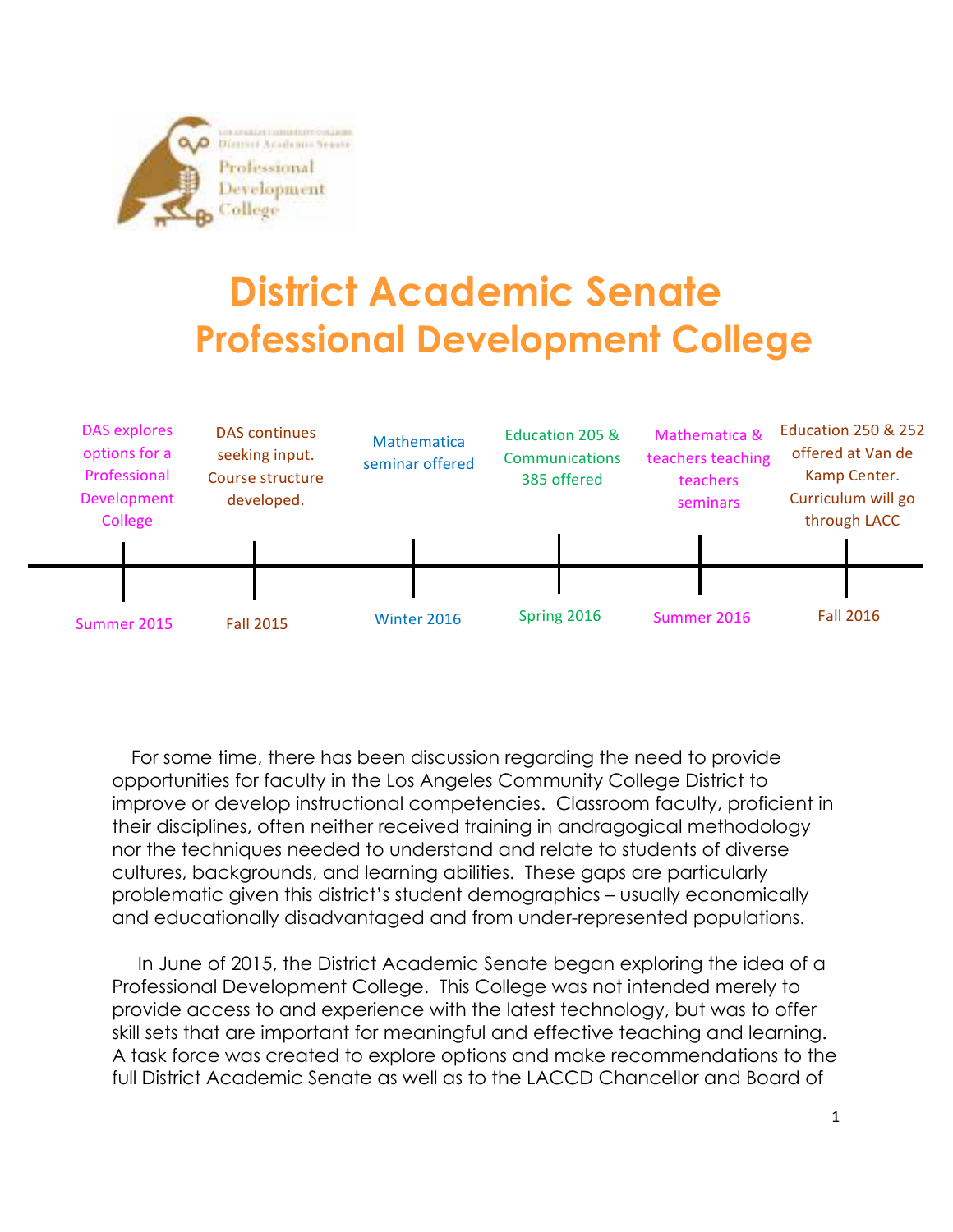Trustees. The DAS PDC Task Force continued to solicit and receive input throughout Fall 2015, and Winter and Spring of 2016 with a series of presentations to the full DAS, at the Senate Summit, to the ASCCC, and to the committee of the whole of the LACCD Board of Trustees. A number or alternatives were reviewed, including the possibility of partnering with UCLA Extension. It was ultimately recommended that we use the expertise of our own colleagues to develop a "home grown" model.

 Thus, a series of credit courses were created and recommended which would include the use of authentic activities and multiple instructional delivery methods, interpersonal and affective skills, curriculum and program development, instructional strategies for engaging adult learning, learning process of adults, and evaluation and assessment methods to maximize and meet the learning needs of community college and adult students. Intended benefits would include better student retention and success, improved teaching methodologies, and possible column advancement for the faculty member.

 It was recommended that these courses be arranged in tiers, containing 1-3 stackable courses, leading to a certificate. All courses would be transferable to the California State Universities. The tiers and courses are below. *NOTE: All courses are 3 units unless otherwise specified*

| Tier I   | Adult Teaching and Learning<br>Adult Learning and Motivation (EDUC 250)<br>Instructional Design (EDUC 252)                                                                                                                                                                                                                                                                                                                                                         |
|----------|--------------------------------------------------------------------------------------------------------------------------------------------------------------------------------------------------------------------------------------------------------------------------------------------------------------------------------------------------------------------------------------------------------------------------------------------------------------------|
| Tier II  | Community College Introduction<br>Introduction to Community College & CTE (EDUC 260)                                                                                                                                                                                                                                                                                                                                                                               |
| Tier III | Students in the Classroom<br>Classroom Behavior and Management (EDUC 270)<br>Diversity in the Classroom (EDUC 205)                                                                                                                                                                                                                                                                                                                                                 |
| Tier IV  | <b>Teaching Electives</b><br>Communication in the Classroom (COMM 385)<br>Educational Assessment & Evaluation (EDUC 254)<br>Online Pedagogy and Teaching Modalities (EDUC 240)<br>Faculty Teaching & Learning Academy (EDUC 385)<br>Reading and Writing across the Curriculum (EDUC 256)<br>Urban Ed. and Self-Reflective Teaching (EDUC 262)<br>Directed Study - Education (EDUC 285, 385, 2-3 units)<br>Coop Ed – Education (EDUC 911, 921, 931, 941, 1-4 units) |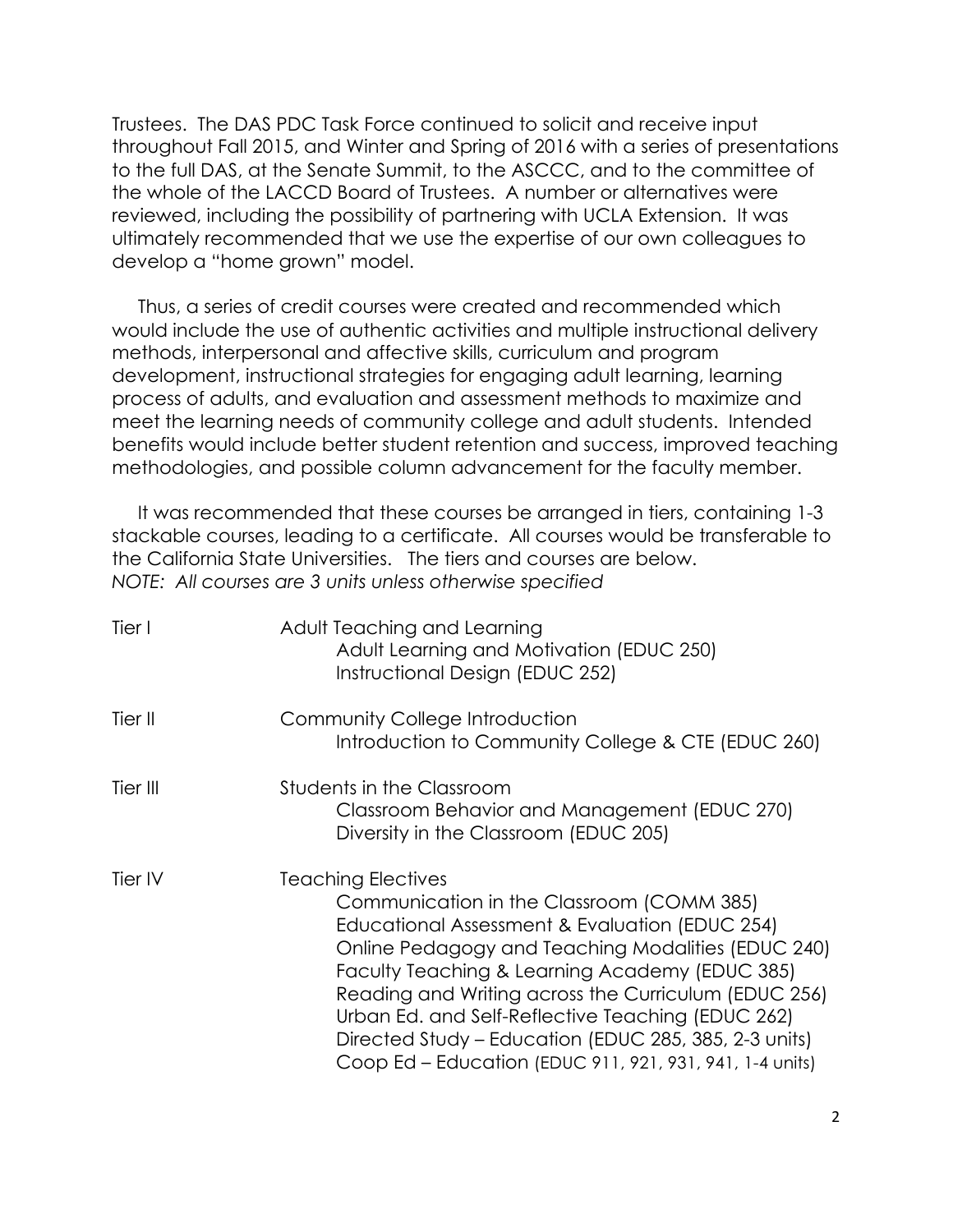Tier V Mastering Teaching **Practicum** Curriculum Development Project MATCH mentoring Seminar Teach a Class - Capstone

Certificate Eligibility: After completing Tiers I, II, and III, faculty will be eligible for the Community College Teaching certificate.

 Under the aegis of the DAS Professional Development College, a seminar in the Mathematica software was offered by math instructor George Dekermenjian in the Winter 2016 Intersession at Los Angeles City College (LACC). Participants were universally positive in their feedback.

 In the Spring 2016 semester, Education 205, Diversity in the Classroom, was taught at Los Angeles Southwest College by Education Instructor Dr. Marini Smith. This was an in-person class. Also in that semester, James Marteney offered Communications 385, Communications in the Classroom, online through Los Angeles Valley College. Again, feedback and student learning outcomes were positive.

 Again under the umbrella of the PDC, Mr. Dekermenjian is offering the introductory Mathematica again at LACC. Karen Miles, the Regional Career Pathways Technical Assistance Provider, will have a two-day seminar on Teachers Teaching Teachers at the Van de Kamp Innovation Center, a satellite of LACC.

 Also during the Summer of 2016, curriculum development will continue to include distance education capabilities using the new course management system, Canvas. Courses will also be modularized into 1-unit segments to encourage participation. As it is the recommendation that Van de Kamp (VDK) be the central "home camps" of the PDC, curriculum will go through LACC.

 During the Fall 2016 semester, Adult Learning and Motivation (Education 250) and Instructional Design (Education 252), each three units, will be offered at VDK. To encourage participation, each course will be compressed into 9 class meetings, 6 hours each, on Fridays or Saturdays.

 It is anticipated that roll-out of the entire Professional Development College curriculum will continue over the next year. The task force will also evolve into a steering committee which will be a permanent committee of the District